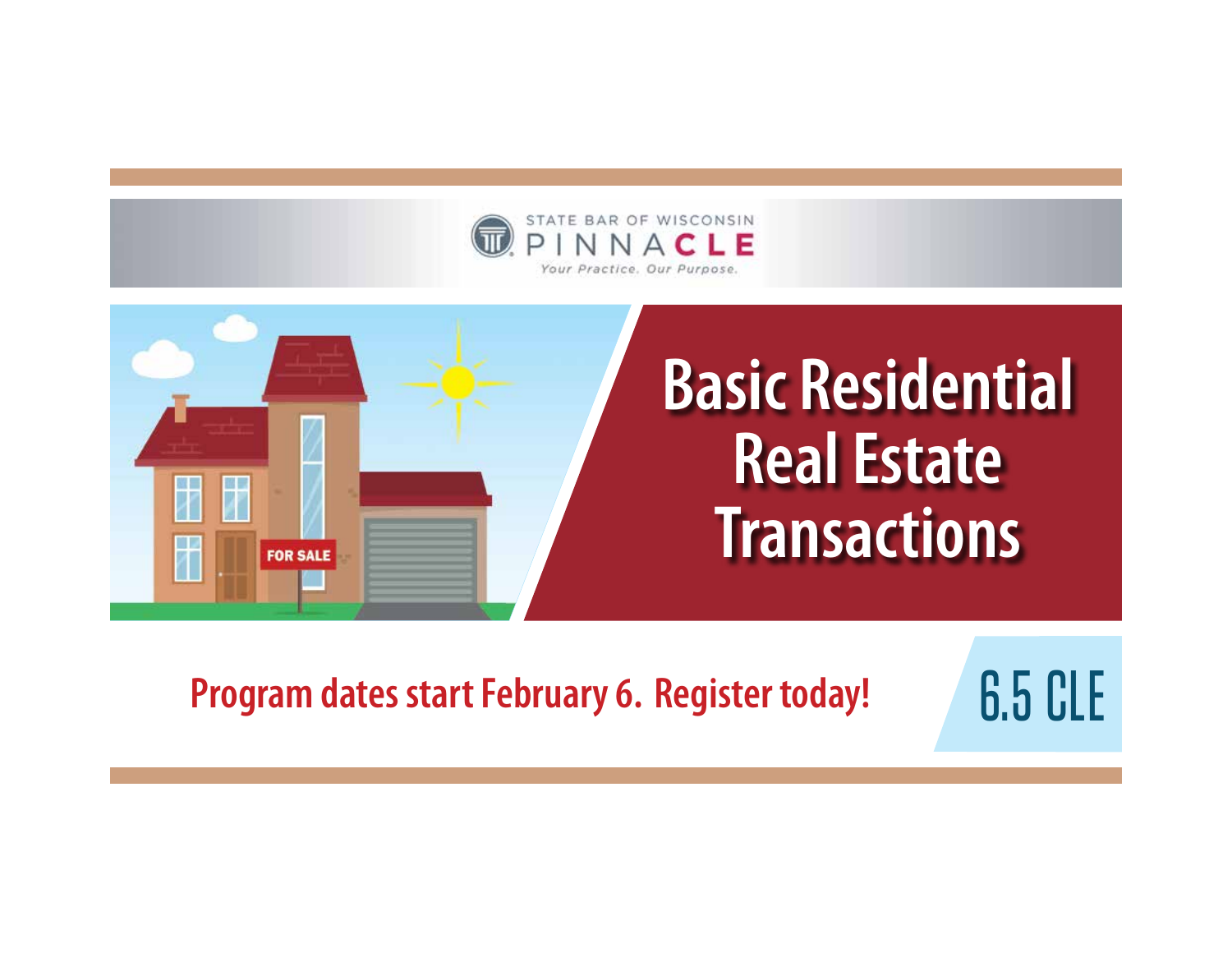# **Basic Residential Real Estate Transactions**

*Endorsed by the Young Lawyers Division of the State Bar of Wisconsin*

# **Ready for your real estate education?**

The ability to understand complex problems, craft personalized solutions, and smoothly manage transactions makes lawyers an invaluable part of residential real estate dealings. Whether you're polishing your real estate skillset or just beginning to explore this enticing practice area, *Basic Residential Real Estate Transactions* guides you step-by-step through a typical transaction from both the buyer and seller perspectives.

Seasoned professionals will share advice on identifying and resolving important problems at every stage of a deal. You'll review core components such as:

- Contracts and other agreements
- Surveys
- Easements
- Title insurance and commitments
- Closings

Plus, receive helpful forms and checklists for use in your practice.

# **Who should attend:**

- Lawyers looking to add real estate to their practice
- Real estate lawyers seeking a refresher

# **How you'll benefit:**

- Learn the basics of residential real estate so you can start taking on new clients
- Examine the entire real estate transaction process from start to finish
- Get dozens of sample forms and checklists for closing
- Know where to find the most up-to-date resources for your practice

#### **Register now!**

**Young Lawyers Save \$20!** \* PINNACLE knows that you're at the critical point in your career where you're developing your skills and practice, which is why Young Lawyers Division Members receive \$20 off any of the Build Your Practice seminars.

*\*Young Lawyers Division Members: State Bar member attorneys 36 years of age or younger or within five years of admission to the State Bar of Wisconsin. If you've opted out of YLD, you will not receive this discount.*

# **Schedule**

#### **8:00 am Registration**

#### **8:30 am Contracts**

- Listing contracts, agency agreements and for sale by owner
- Drafting the offer
- Contingencies
- Responding to an offer
- Amendments and notices *Patrick R. Oszewski*

#### **9:30 am Other Agreements**

- Escrow agreements for repairs
- Agreements regarding taxes and assessments
- Joint wells
- Shared driveways
- Personal property
- *Mark C. Young*

#### **10:20 am Break**

#### **10:35 am Surveys**

- Reading a survey
- Identifying problems in the survey *Cheryl A. Hipenbecker*

#### **11:25 am Easements**

- Understanding and explaining easements
- Negotiating easements
- Drafting easements
- *Jessica J. Shrestha*

#### **12:15 pm Lunch (on your own)**

#### **1:15 pm Closings**

- Checklists for buyers and sellers
- Preparation of closing documents
- Closing statements
- Conducting the closing *Scott J. Hutchison*

#### **2:15 pm Title Considerations**

- Overview of title commitment and insurance
- Exceptions to coverage
- Liens and encumbrances
- Verification of title insurance
- Gap coverage *Duane H. Wunsch*

#### **3:05 pm Question and Answer**

#### **3:15 pm Program Concludes**

*Following start time, webcast replay schedule will vary slightly from above listed times.*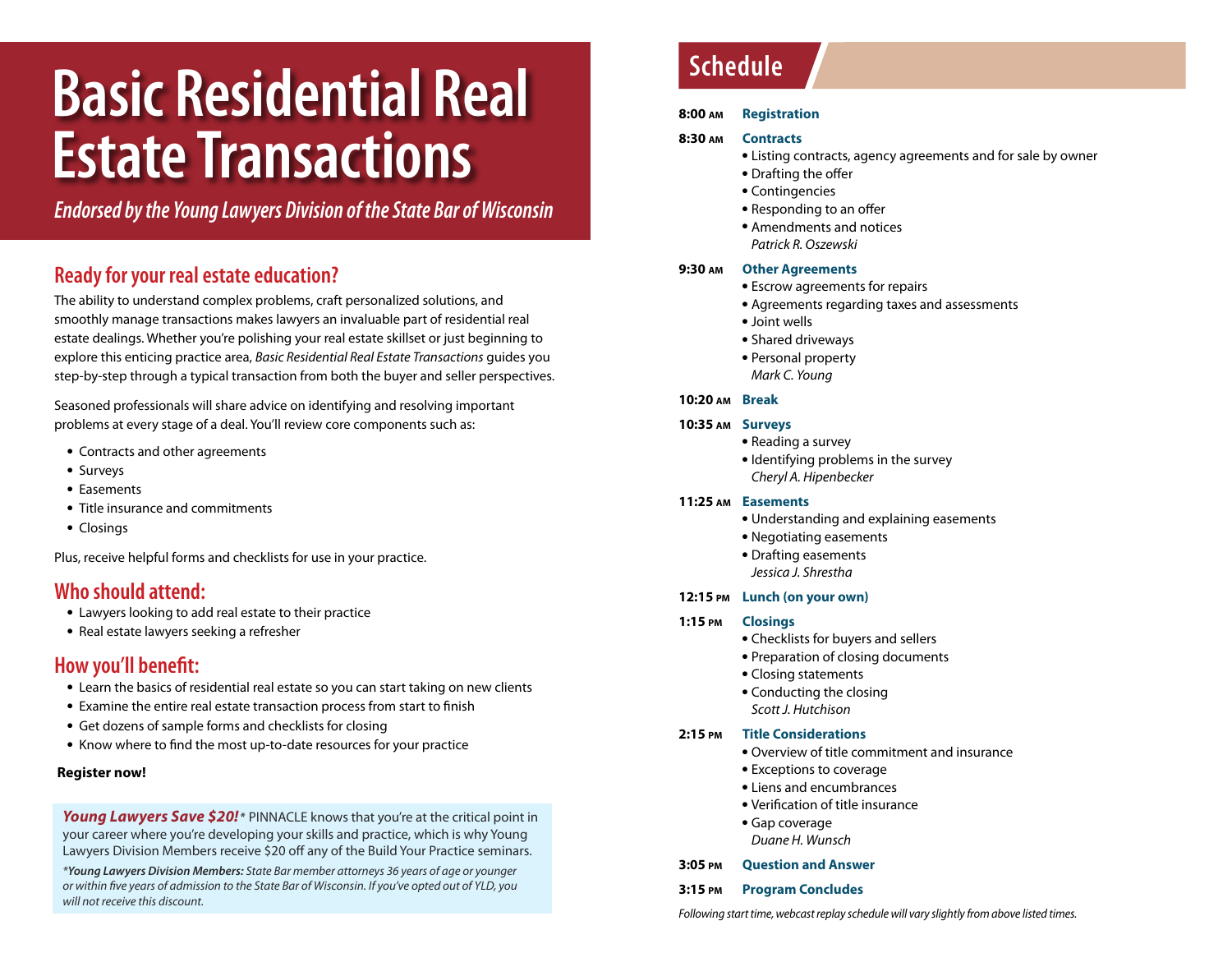# **Faculty**

# **Program Chair and Presenter**

**Mark C. Young**  Attorney at Law Milwaukee

# **Presenters**

#### **Cheryl A. Hipenbecker** Knight Barry Title, Inc. Milwaukee

#### **Scott J. Hutchison**

Knight Barry Title, Inc. Milwaukee

#### **Jessica J. Shrestha**

Wheeler, Van Sickle & Anderson, S.C. Madison

#### **Patrick R. Oszewski**

Storm, Balgeman & Klippel, S.C. Wauwatosa

#### **Duane H. Wunsch**

Fidelity National Title Group Brookfield

# **Dates Location**

# **Live Madison Seminar**

Thursday, February 6, 2020 **State Bar Center** 5302 Eastpark Blvd. Madison, WI (608) 257-3838

## **Live Webcast**

Thursday, February 6, 2020

# **Webcast Replays**

Friday, February 14, 2020 Thursday, February 20, 2020 Tuesday, February 25, 2020 Wednesday, March 4, 2020 Friday, March 13, 2020

Additional webcast replay dates are available for this program. Visit **wisbar.org/seminars** for more

# **Credits**

This program has been submitted to the Wisconsin Board of Bar Examiners for up to **6.5 CLE credits**. It does not qualify for EPR credits.

# **Registration**

|               | <b>ONLINE:</b> www.wisbar.org/seminars  |
|---------------|-----------------------------------------|
| <b>PHONE:</b> | (800) 728-7788                          |
| <b>FAX:</b>   | (608) 257-5502                          |
| <b>MAIL:</b>  | <b>State Bar PINNACLE Registrations</b> |
|               | <b>P.O. Box 7158</b>                    |
|               | <b>Madison, WI 53707-7158</b>           |

**State Bar CLE/PINNACLE Passbook Registrations:** Passbook Certificates must be received by the State Bar at least one business day prior to the event. For live seminars, walk-in registrations with Passbook Certificates are welcome.

**Registration Cancellations:** Please visit **wisbar.org/cancellation\_policy** for information on PINNACLE registration cancellation policies.

### **Course materials for those attending the seminar: Course materials are**

**provided in PDF format** and are downloadable from *my*StateBar on wisbar.org up to four days prior to and 90 days after your seminar. For live seminar attendees who prefer a printed format, please select the tuition option that includes printed materials for an additional \$20.

# **About the Build Your Practice Series**

**The Build Your Practice Series** from State Bar of Wisconsin PINNACLE® introduces you to the fundamentals of various practice areas. Gain the tools



and information you need to develop a new area of practice and expand your firm's offerings. Build Your Practice Series programs are endorsed by the State Bar's Young Lawyers Division.

*The 2020 Build Your Practice Series programs are sponsored by:*



information and to register.